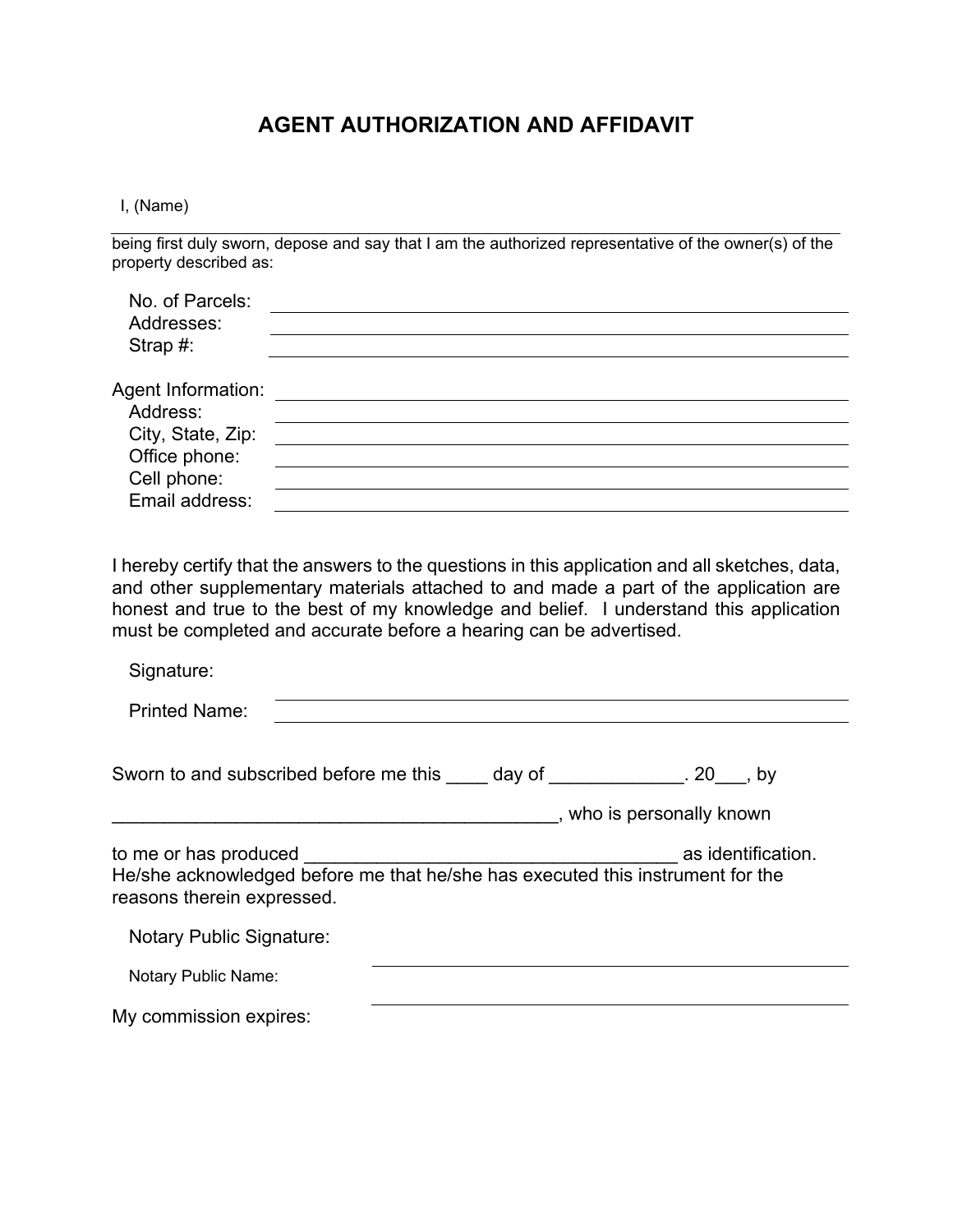#### **DISCLOSURE OF OWNERSHIP INFORMATION**

### **(SIGN AND CERTIFY APPLICABLE AFFIDAVIT ATTACHED HEREIN)**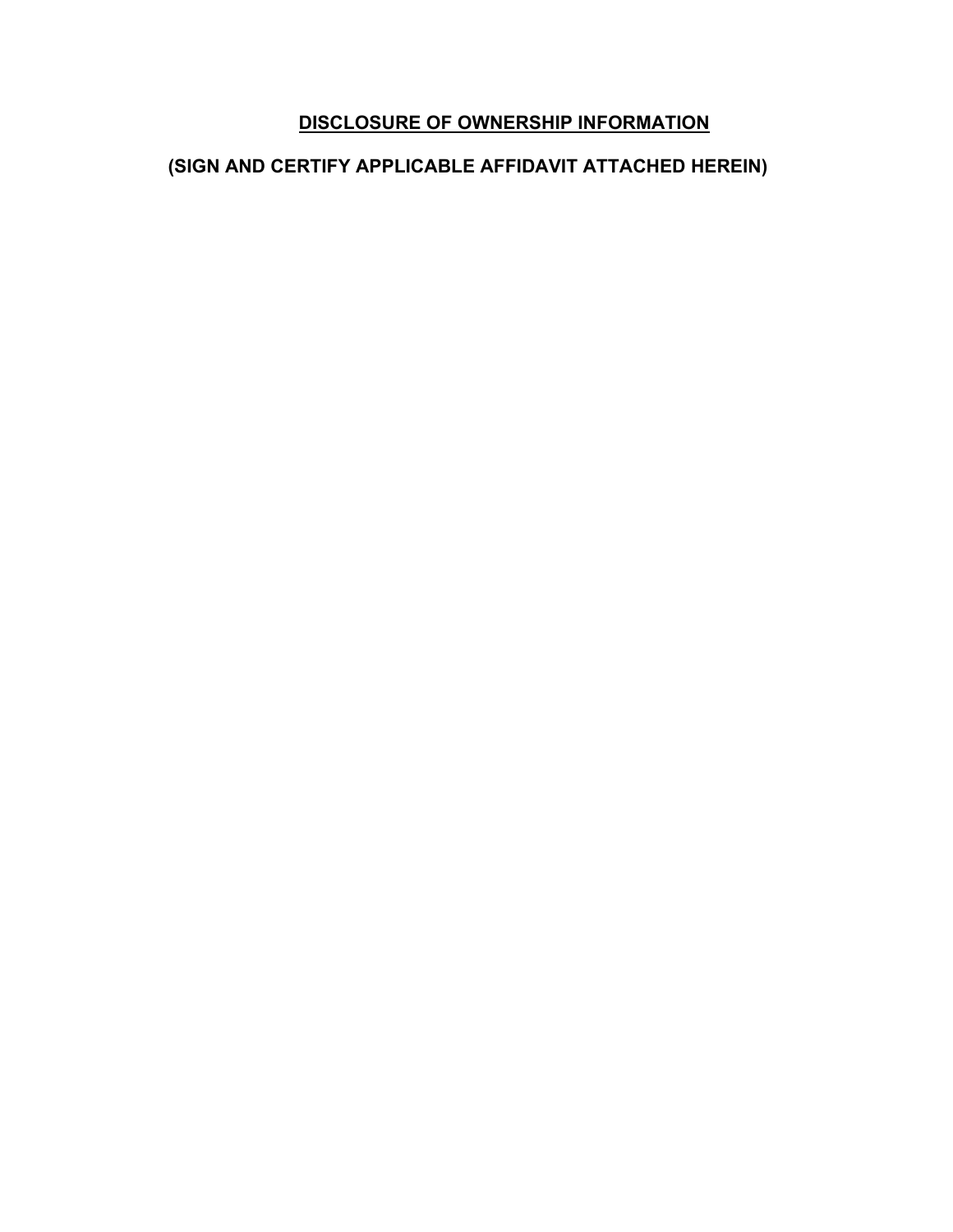## **[Individual Owner]**

|                                                 | being first duly sworn,                                                                                                                                                                                                                             |
|-------------------------------------------------|-----------------------------------------------------------------------------------------------------------------------------------------------------------------------------------------------------------------------------------------------------|
|                                                 |                                                                                                                                                                                                                                                     |
| No. of Parcels:<br>Addresses:<br>Strap $#$ :    | <u> 1989 - Johann Stoff, deutscher Stoff, der Stoff, der Stoff, der Stoff, der Stoff, der Stoff, der Stoff, der S</u>                                                                                                                               |
| hearing can be advertised.                      | above-described property which is the subject matter of this application and proposed<br>hearing. I understand that this application must be complete and accurate before a                                                                         |
| Signature of<br>Owner:                          |                                                                                                                                                                                                                                                     |
| <b>Printed Name:</b>                            |                                                                                                                                                                                                                                                     |
| who has produced<br>purposes therein expressed. | Sworn to and subscribed before me this ___ day of ____________, 20___, by<br>who is personally known to me or<br>____________________as identification. He/she has<br>acknowledged to me and before me that he/she executed this instrument for the |
| <b>Notary Public</b>                            | My commission expires:                                                                                                                                                                                                                              |

Print Notary Name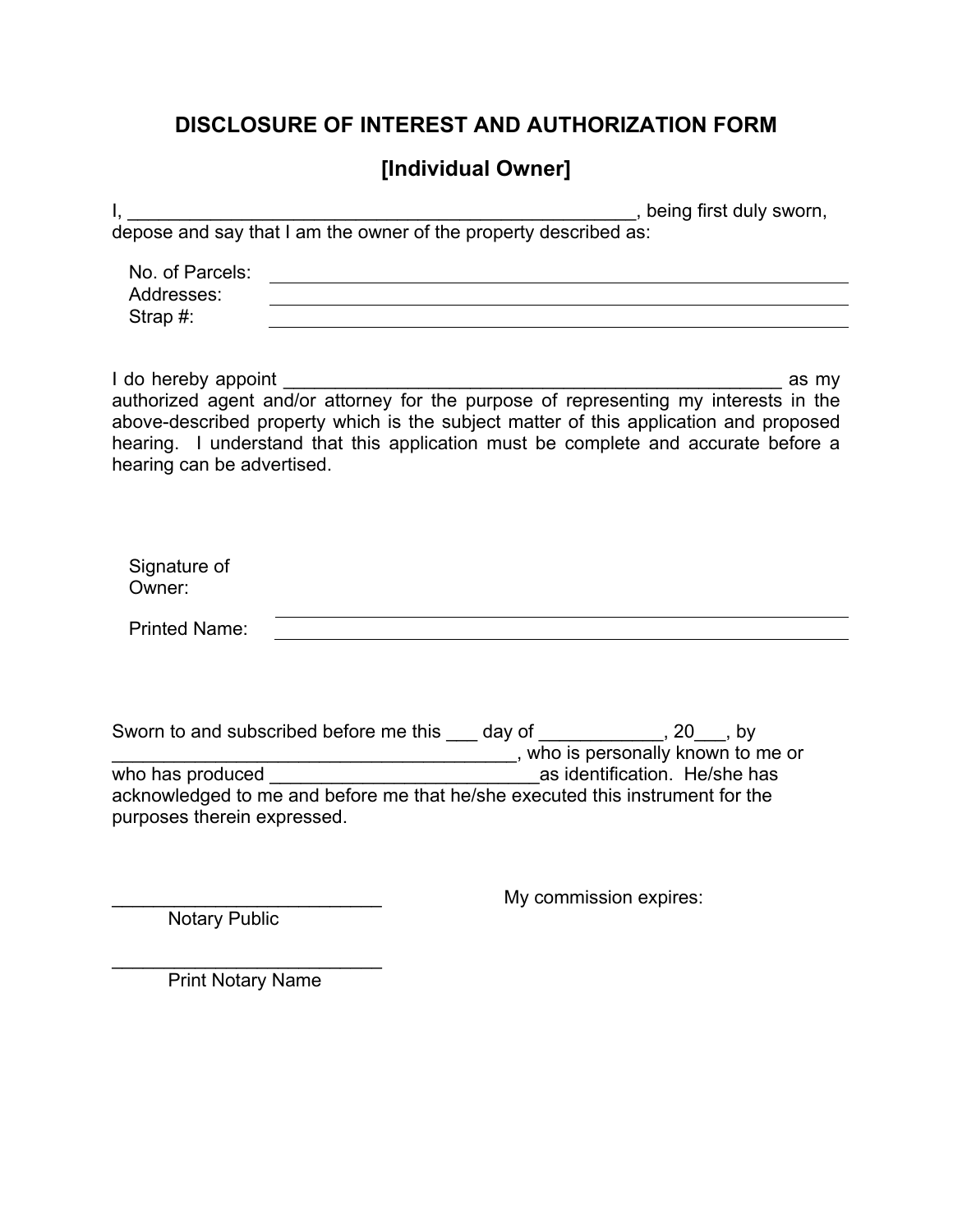## **[Corporate or Partnership Owner]**

| I, (Name)                                          | <u> 1980 - Johann Barn, fransk politik (f. 1980)</u>                                                                                                                                                                                                                         |                                                                                                                      |                                      |        |
|----------------------------------------------------|------------------------------------------------------------------------------------------------------------------------------------------------------------------------------------------------------------------------------------------------------------------------------|----------------------------------------------------------------------------------------------------------------------|--------------------------------------|--------|
| As (Title)                                         |                                                                                                                                                                                                                                                                              |                                                                                                                      |                                      |        |
| of (Corp.)                                         | being first duly sworn, depose and say that                                                                                                                                                                                                                                  | <u> 1989 - Johann Barbara, marka a shekara tsa 1989 - An tsa 1989 - An tsa 1989 - An tsa 1989 - An tsa 1989 - An</u> |                                      |        |
|                                                    |                                                                                                                                                                                                                                                                              |                                                                                                                      |                                      |        |
| Name:<br>Address:                                  |                                                                                                                                                                                                                                                                              |                                                                                                                      |                                      |        |
|                                                    |                                                                                                                                                                                                                                                                              |                                                                                                                      |                                      |        |
|                                                    | is the owner of the property described as:                                                                                                                                                                                                                                   |                                                                                                                      |                                      |        |
|                                                    |                                                                                                                                                                                                                                                                              |                                                                                                                      |                                      |        |
| No. of Parcels:                                    | <u> 1980 - Johann Barn, mars ann an t-Amhain Aonaich an t-Aonaich an t-Aonaich ann an t-Aonaich ann an t-Aonaich</u>                                                                                                                                                         |                                                                                                                      |                                      |        |
| Addresses:<br>Strap#:                              |                                                                                                                                                                                                                                                                              |                                                                                                                      |                                      |        |
|                                                    |                                                                                                                                                                                                                                                                              |                                                                                                                      |                                      |        |
| I do hereby appoint                                |                                                                                                                                                                                                                                                                              |                                                                                                                      |                                      | as the |
| hearing can be advertised.                         | Owner's authorized agent and/or attorney for the purpose of representing its interests in<br>the above-described property which is the subject matter of this application and proposed<br>hearing. I understand that this application must be complete and accurate before a |                                                                                                                      |                                      |        |
|                                                    |                                                                                                                                                                                                                                                                              |                                                                                                                      |                                      |        |
| Signature of<br>Owner:                             |                                                                                                                                                                                                                                                                              |                                                                                                                      |                                      |        |
| <b>Printed Name:</b>                               |                                                                                                                                                                                                                                                                              |                                                                                                                      |                                      |        |
|                                                    | Sworn to and subscribed before me this ___ day of ____________, 20___, by                                                                                                                                                                                                    |                                                                                                                      |                                      |        |
|                                                    |                                                                                                                                                                                                                                                                              |                                                                                                                      | _____, who is personally known to me |        |
| or who has produced<br>purposes therein expressed. | acknowledged to me and before me that he/she executed this instrument for the                                                                                                                                                                                                |                                                                                                                      | as identification. He/she has        |        |
|                                                    |                                                                                                                                                                                                                                                                              |                                                                                                                      | My commission expires:               |        |
| <b>Notary Public</b>                               |                                                                                                                                                                                                                                                                              |                                                                                                                      |                                      |        |
| <b>Print Notary Name</b>                           |                                                                                                                                                                                                                                                                              |                                                                                                                      |                                      |        |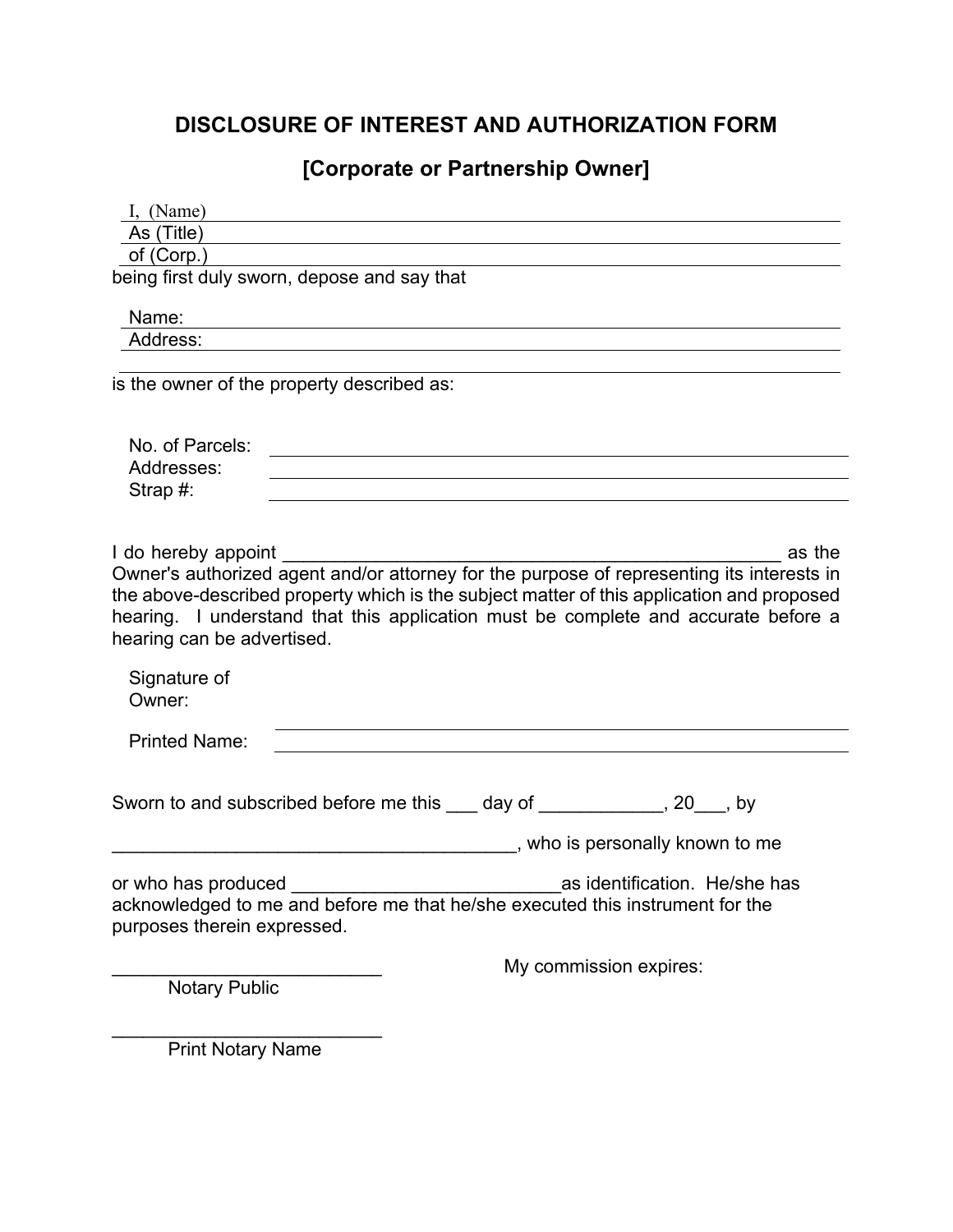### **[Multiple Owners]**

We,

being first duly sworn, depose and say that we are the owners of the property described as:

| No. of Parcels: |  |
|-----------------|--|
| Addresses:      |  |
| Strap #:        |  |

We do hereby appoint\_\_\_\_\_\_\_\_\_\_\_\_\_\_\_\_\_\_\_\_\_\_\_\_\_\_\_\_\_\_\_\_\_\_\_\_\_\_\_\_\_ as our authorized agent and/or attorney for the purpose of representing our interests in the above-described property which is the subject matter of this application and proposed hearing. We understand that this application must be complete and accurate before a hearing can be advertised.

| Signatures:                                        | <b>Typed or Printed Name:</b>                                                                                                                                                                                   |
|----------------------------------------------------|-----------------------------------------------------------------------------------------------------------------------------------------------------------------------------------------------------------------|
|                                                    |                                                                                                                                                                                                                 |
|                                                    |                                                                                                                                                                                                                 |
| Sworn to and subscribed before me this ____ day of | $, 20$ , by                                                                                                                                                                                                     |
|                                                    | who is personally known to me                                                                                                                                                                                   |
| therein expressed.                                 | or who has produced <b>the contract of the contract of the contract of the contract of the contract of the contra</b><br>acknowledged to me and before me that he/she executed this instrument for the purposes |
| <b>Notary Public</b>                               | My commission expires:                                                                                                                                                                                          |
| <b>Print Notary Name</b>                           |                                                                                                                                                                                                                 |

**[add signature lines and notary clauses as needed on attached sheets]**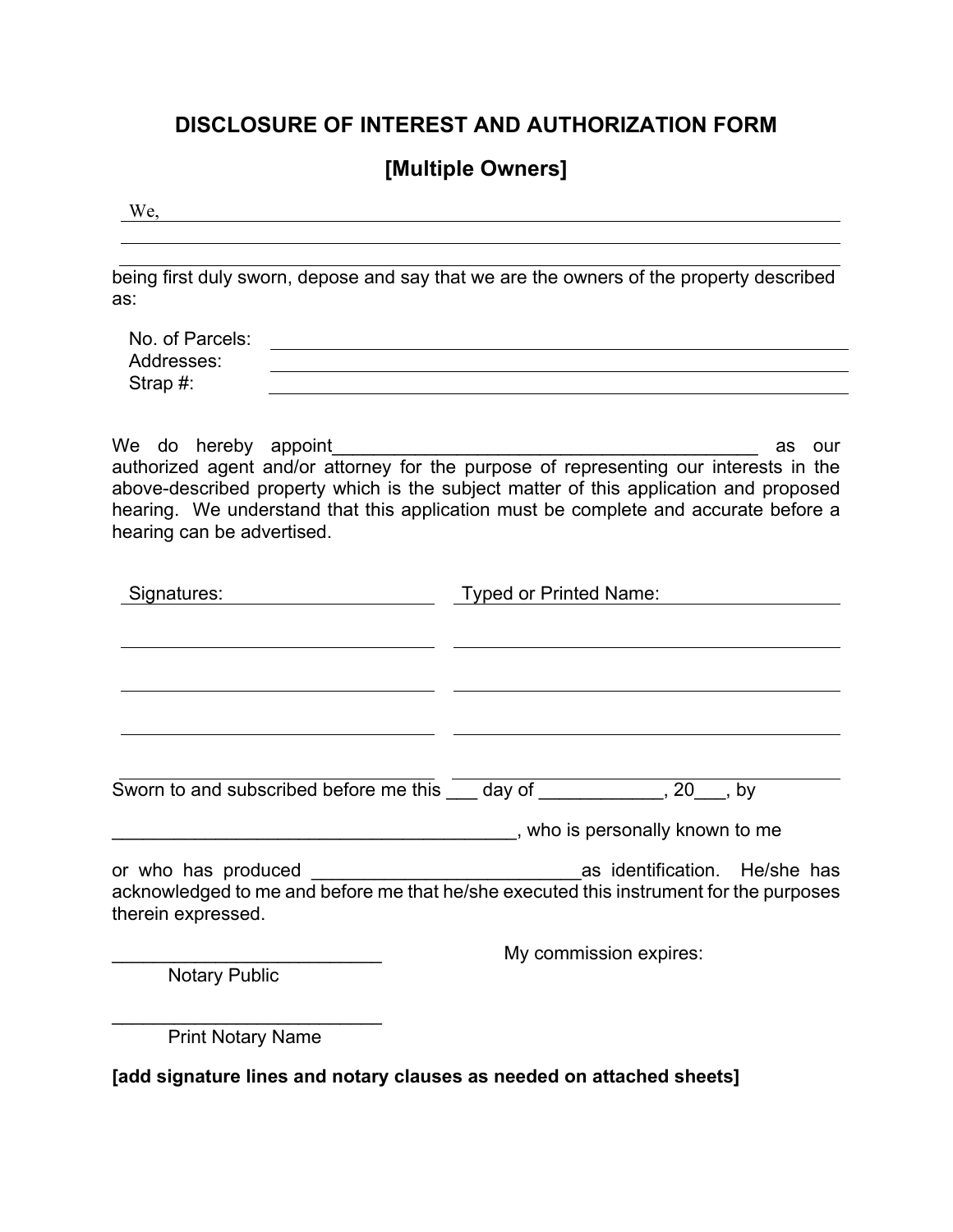**[Trustee Owner]** 

I, \_\_\_\_\_\_\_\_\_\_\_\_\_\_\_\_\_\_\_\_\_\_\_\_\_\_\_\_\_\_\_\_\_\_, Trustee, being first duly sworn, depose and say that I am the owner of the property described as:

| No. of Parcels: |  |
|-----------------|--|
| Addresses:      |  |
| Strap $#$ :     |  |

I do hereby appoint **and a set of the set of the set of the set of the set of the set of the set of the set of** as my

authorized agent and/or attorney for the purpose of representing my interests in the above-described property which is the subject matter of this application and proposed hearing. I understand that this application must be complete and accurate before a hearing can be advertised. I hereby disclose that the four largest beneficiaries of the Trust are as follows:

| Signature:                                                                                                        |                                    |  |
|-------------------------------------------------------------------------------------------------------------------|------------------------------------|--|
| <b>Printed Name:</b>                                                                                              |                                    |  |
| Sworn to and subscribed before me this ____ day of _____________, 20___, by                                       |                                    |  |
|                                                                                                                   | , who is personally known to me or |  |
| who has produced and a series of the series of the series of the series of the series of the series of the series | as identification. He/she has      |  |
| acknowledged to me and before me that he/she executed this instrument for the<br>purposes therein expressed.      |                                    |  |
|                                                                                                                   | Mu commingion ovnirogu             |  |

Notary Public

My commission expires:

\_\_\_\_\_\_\_\_\_\_\_\_\_\_\_\_\_\_\_\_\_\_\_\_\_\_ Print Notary Name